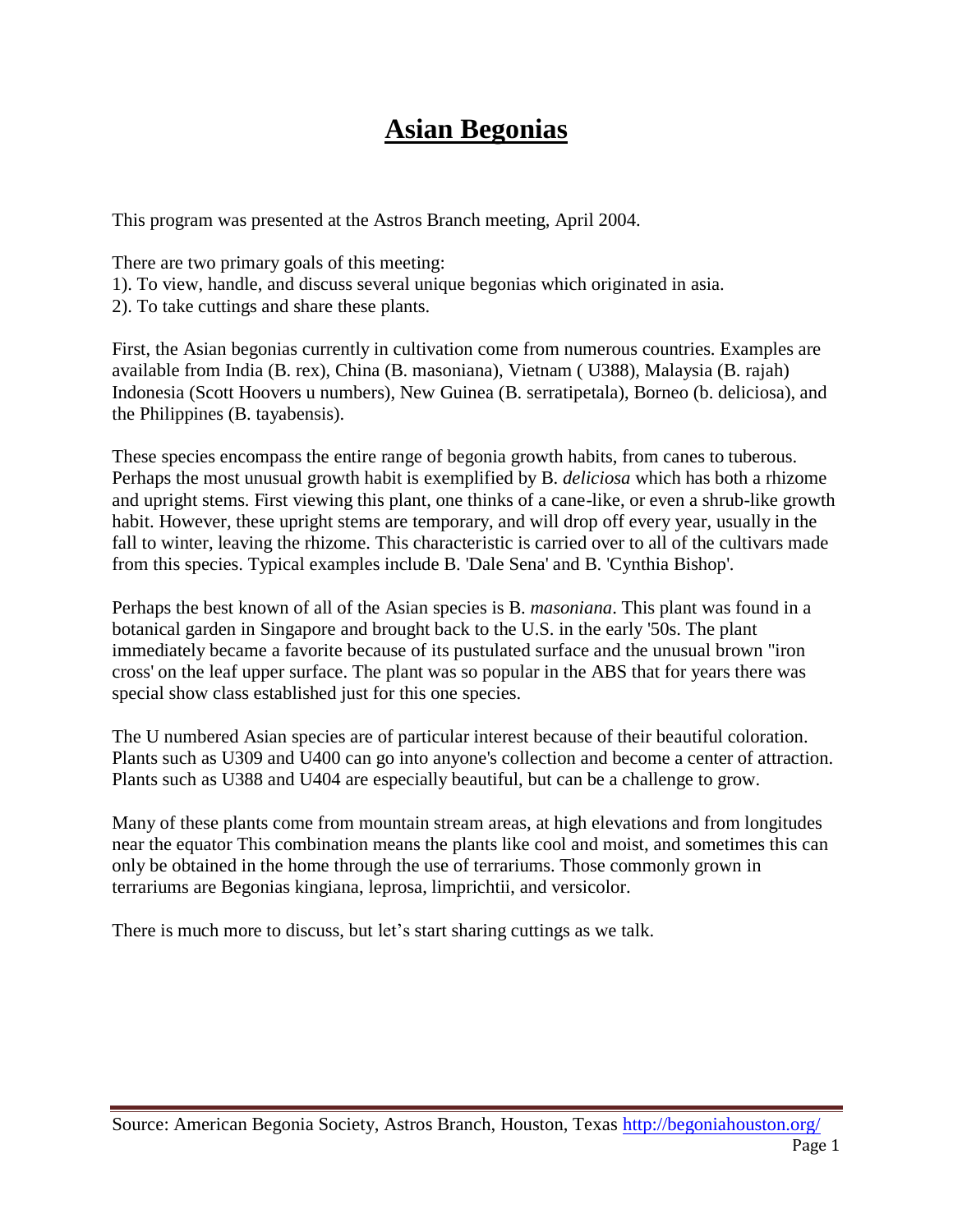Asian species commonly seen in collections. (begonia name, author of name, year of name, country of origin)

## **Rhizomatous Begonias**

areolata Miquel 1857 Indonesia coriacea Hasskarl 1844 Java deliciosa Linden ex Fotsch 1933 Borneo goegoensis Brown NE. 1882 Sumatra hatacoa Hamilton F. ex Don D. 1825 China kingiana Irmscher 1929 Malaysia leprosa Hance 1883 China limprichtii Irmscher 1922 China masoniana Irmscher 1959 China, Malaysia muricata Blume 1827 Indonesia pavonina Ridley 1909 Malaysia rajah Ridley 1894 Malaysia rex Putzeys 1857 China, India robusta Blume 1827 Java serratipetala Irmscher 1913 New Guinea tayabensis Merrill 1918 Philippines U309 Miller D. --- Malaysia U334 Miller D. --- Malaysia U357 Miller D. --- Malaysia U383 Hoover S. 1999 Indonesia U388 Sizemore M. ~2000 Vietnam U400 Anderson T. ~2000 Singapore Botanical Gardens U404 Yamaguchi Y. 1998 China versicolor Irmscher 1939 China

## **Shrub-like Begonias**

amphioxus Sands M. 1990 Malaysia, Sabah bipinnatifida Smith JJ. 1906 New Guinea exotica New Guinea hernandioides Merrill P. 1912 Philippines

**Cane-like or Thick stem Begonias** dipetala Graham 1828 India

U007 Johnson M. 1981 Philippines U074 Johnson M. 1983 Philippines U076 Johnson M. 1983 Philippines U168 Johnson M. 1985 Philippines U177 de Leon N. 1959 Philippines, Colombia